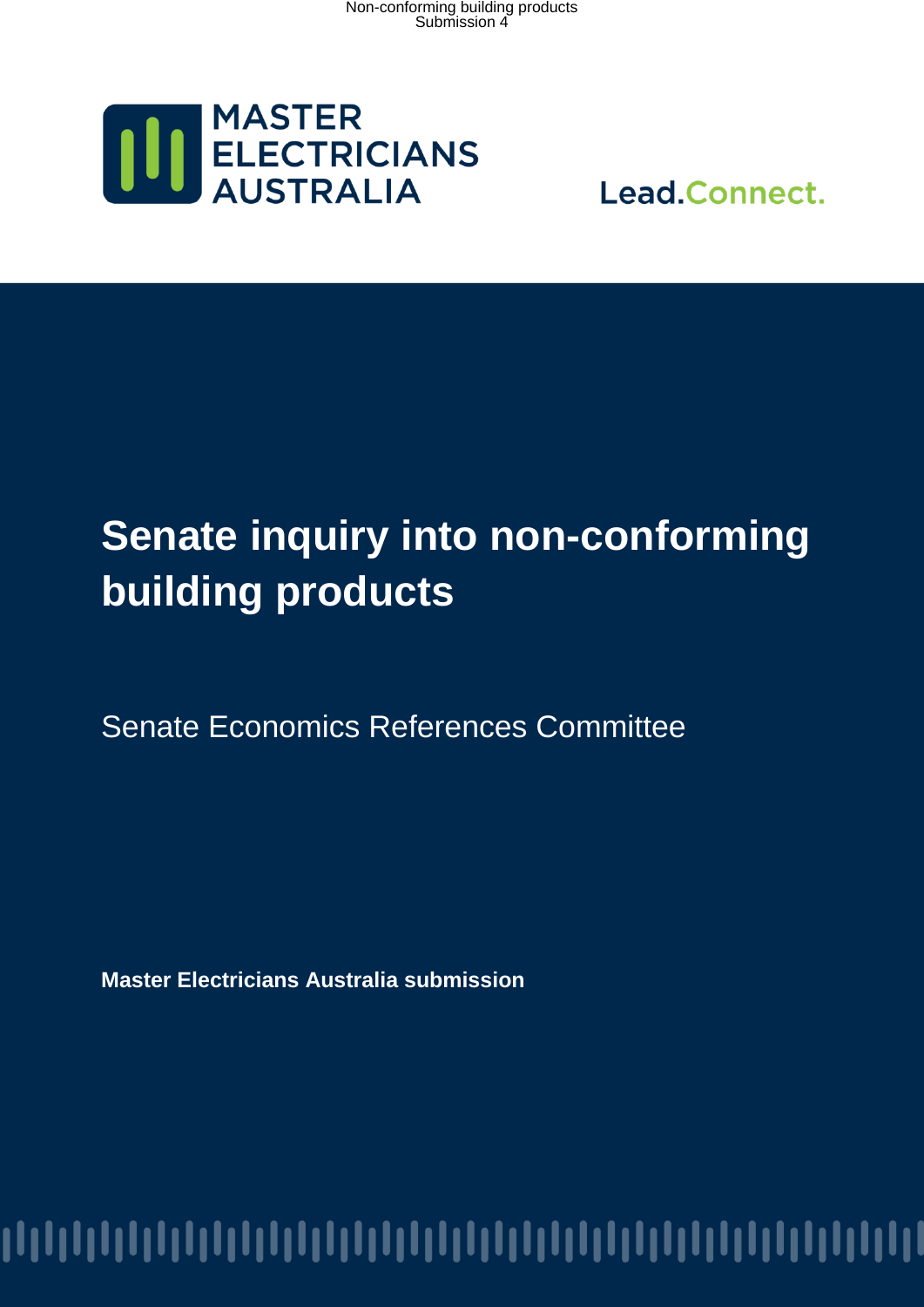### **Table of Contents**

| The economic impact of non-conforming building products on the Australian                                                        |
|----------------------------------------------------------------------------------------------------------------------------------|
| The impact of non-conforming building products on workplace safety and any                                                       |
| The impact of non-conforming building products on costs passed on to<br>customers, including any insurance and compliance costs3 |
| Possible improvements to the current regulatory frameworks for ensuring that                                                     |
|                                                                                                                                  |
|                                                                                                                                  |

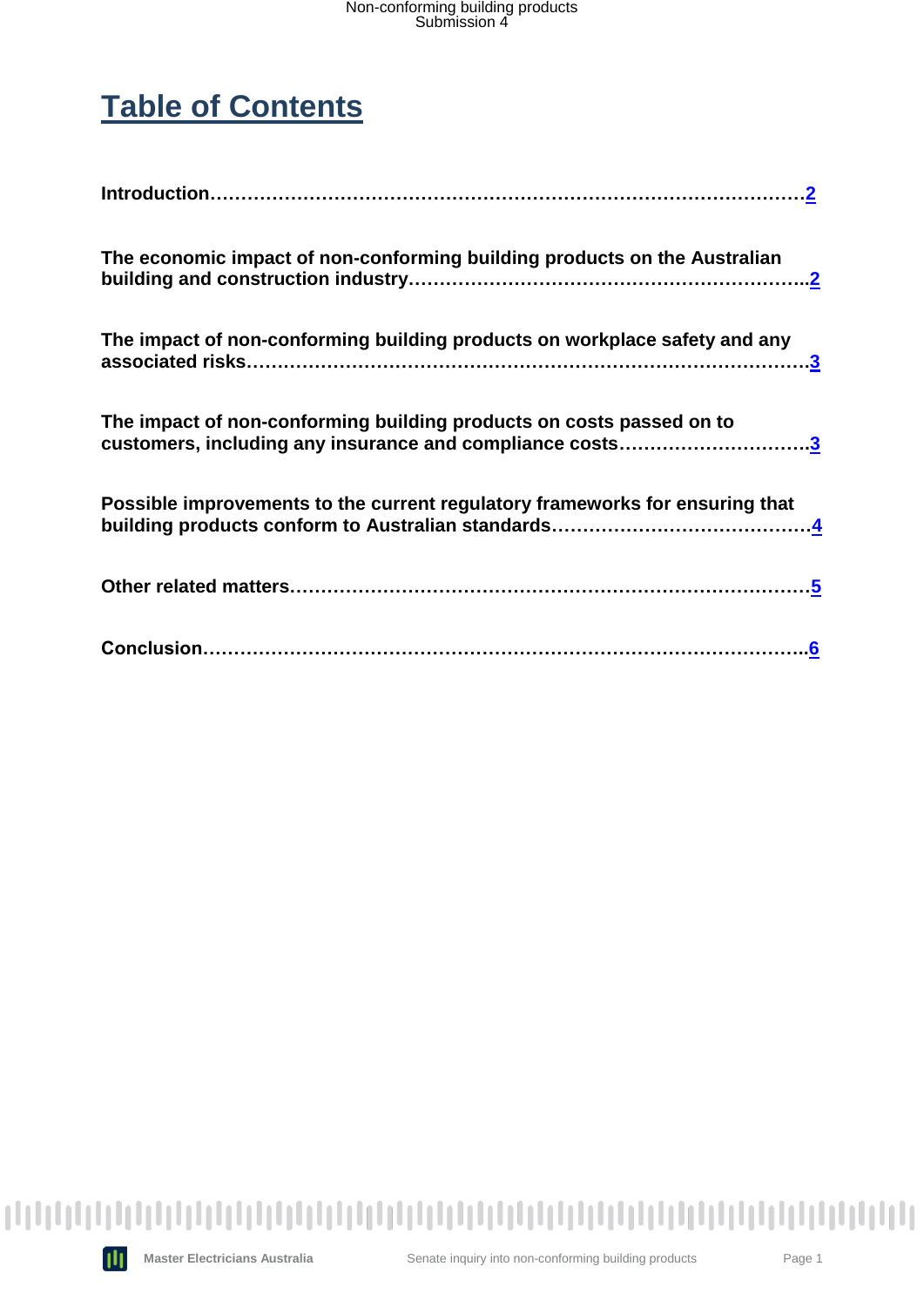#### <span id="page-2-0"></span>**Introduction**

Master Electricians Australia appreciates the opportunity to contribute to the Senate inquiry into non-conforming building products.

Master Electricians Australia (MEA) is a dynamic and modern trade association representing electrical contractors. A driving force in the electrical industry and a major factor in the continued success and security of electrical contractors, MEA is recognised by industry, government and the community as the electrical industry's leading business partner, knowledge source and advocate. The organisation's website is: [www.masterelectricians.com.au.](http://www.masterelectricians.com.au/)

Below are our comments on the Inquiry's terms of reference that are of most relevance to the electrical industry.

#### <span id="page-2-1"></span>*The economic impact of non-conforming building products on the Australian building and construction industry*

The Infinity cable recall revealed significant inadequacies in the way the recall of nonconforming products are handled in Australia. Fair Trading NSW was the first regulator to issue a recall of the dangerous cable in October 2013. It then took ten months for the ACCC to announce a national safety recall on 27 August 2014. Further to this, the recall on 27 August 2014 still excluded cable installed in "inaccessible areas" of a home. This ambiguity left electrical contractors in a difficult position with consumers wanting the cable removed and the contractor having no recourse for the time and expense involved in performing the work. Contractors had the choice to either absorb the costs involved to perform the work or refuse to do so and risk losing customer goodwill. Most electrical contractors also take their responsibility to the safety of their customers very seriously and could not in good conscience fail to act on the recall notices issued by the ACCC and state regulators. This is an ongoing issue for contractors who installed cable in what are deemed to be inaccessible areas and those contractors having an obligation to make attempts to remove it.

The Avanco isolator recall is a further example of the impact that non-conforming products can have on the financial viability of electrical contractors. The distributor of the faulty Avanco branded DC isolators, Advancetech, refused to recall the isolators after faults were identified. This then led to the Queensland Attorney-General's office announcing a mandatory recall. Soon after, the company went into liquidation and subsequently changed hands, trading under a different Director. This left electrical contractors in a difficult position with customers wanting the isolators replaced and the contractors having no immediate recourse to the distributor for the costs involved in performing this service for their customers. MEA is aware of at least four contractors who were forced to close their businesses due to the costs they incurred in replacing Avanco isolators. With 27,000 suspect devices sold by Advancetech in more than 13,000 properties across Queensland and New South Wales, many other contractors are sure to have suffered the same fate. Considering that the majority of electrical contractors are small businesses with tight profit margins, many cannot absorb the added costs involved and are themselves forced to go into liquidation. It is clear that the impact of non-conforming building products can be widespread and highly damaging to the electrical contracting industry.

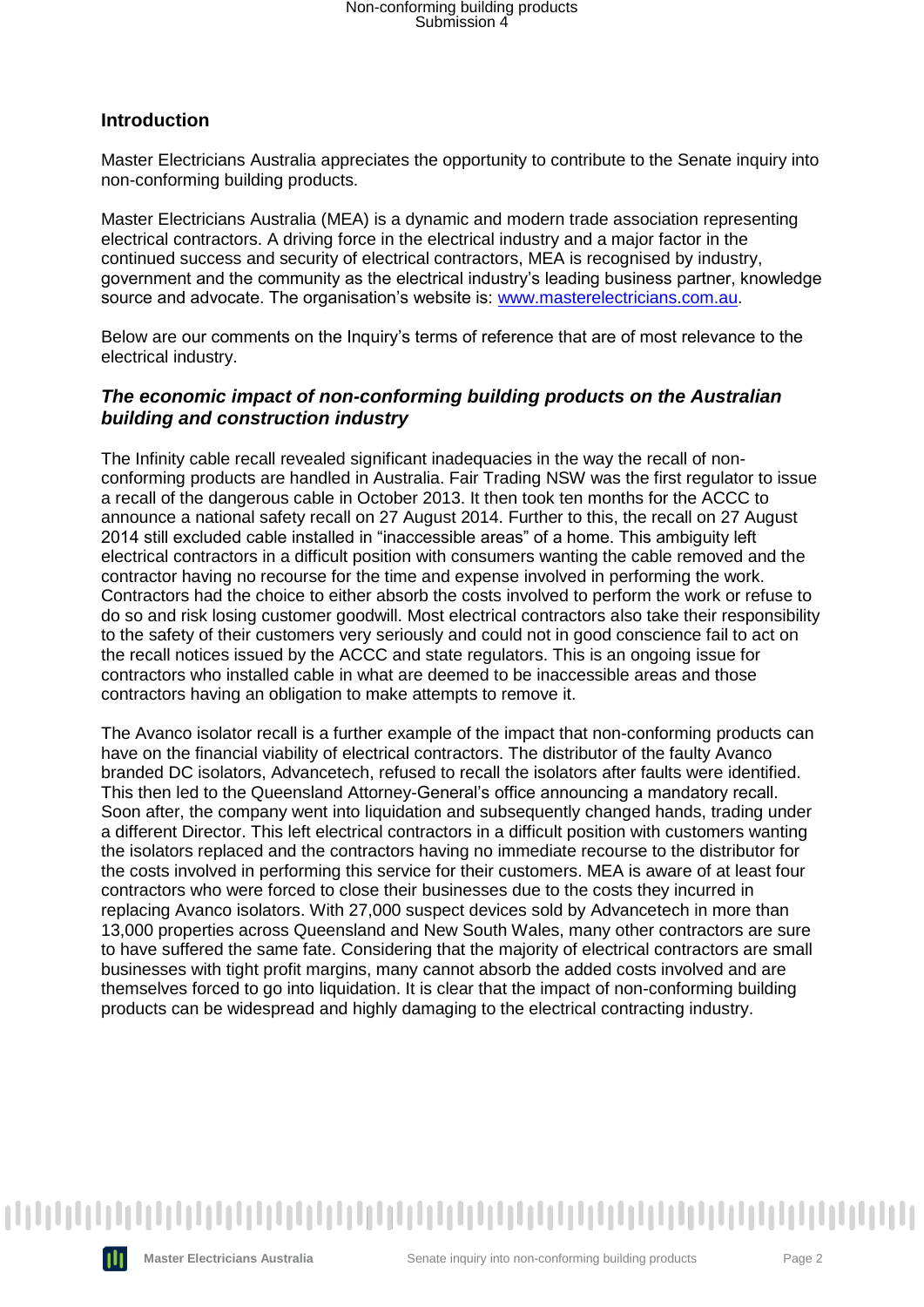#### <span id="page-3-0"></span>*The impact of non-conforming building products on workplace safety and any associated risks*

The workplace safety risks are considerable in the case of non-conforming products. Faulty electrical products, in particular, represent a serious threat to the safety of tradespeople who may come into contact with these items while working in homes and buildings. The reality is that when a building product is identified as being faulty and made subject to a recall, the existing notification methods will not reach all of the purchasers of the product. This is particularly the case when the recall concerns products like electrical cable which are hidden from view in walls and ceiling spaces. Unknowingly having dangerous electrical products installed in a home not only risks the safety of the occupants themselves but also the safety of any tradespeople who enter high risk areas, like roof spaces, and have direct exposure to faulty electrical products.

#### <span id="page-3-1"></span>*The impact of non-conforming building products on costs passed on to customers, including any insurance and compliance costs*

#### **Direct costs**

In some instances, contractors may not be in the financial position to remove and replace the product without charge, leaving the customer out of pocket for the work to be completed. This is a direct cost incurred by consumers as a result of non-conforming products.

#### **Insurance costs**

There are sure to be some homeowners who are aware that an electrical product installed in their home does not comply with the Australian standard and yet choose not to remove it. This could be a consequence of not having the time to engage a contractor, not understanding the danger associated with a faulty product or even consumers who have performed unlicensed electrical work and fear repercussions should they seek to replace the product. The consequences for this inaction could be serious not only from a safety perspective but also a financial one. Insurers will insure buildings based on an expectation that all electrical installations and equipment in the building comply with the relevant standards. If some of the wiring in the property does not comply with the standard and the insured does not disclose this as a materially relevant fact to the insurer and there is a subsequent claim arising out of, caused by, or contributed to by the defective cable, the insurer is likely to refuse to cover the insured on the basis of nondisclosure of a materially relevant fact.

#### **Home re-sale issues**

There could be serious financial repercussions for consumers who have faulty electrical products in their homes when they attempt to sell their home.

As mentioned above, some homeowners will not be aware that they have faulty electrical products installed in their homes. Should they decide to put their home on the market they could receive a nasty shock when a building inspector identifies the presence of the faulty item, such as electrical cabling. The owners will either need to arrange removal and replacement within a tight time frame or risk a sale falling through.

For homeowners who do action the recall of a faulty product, another set of problems could arise. In the case of Infinity Cable, the ACCC recall did not apply to the funded removal and replacement of cable located in the inaccessible areas of a home. Should these inaccessible

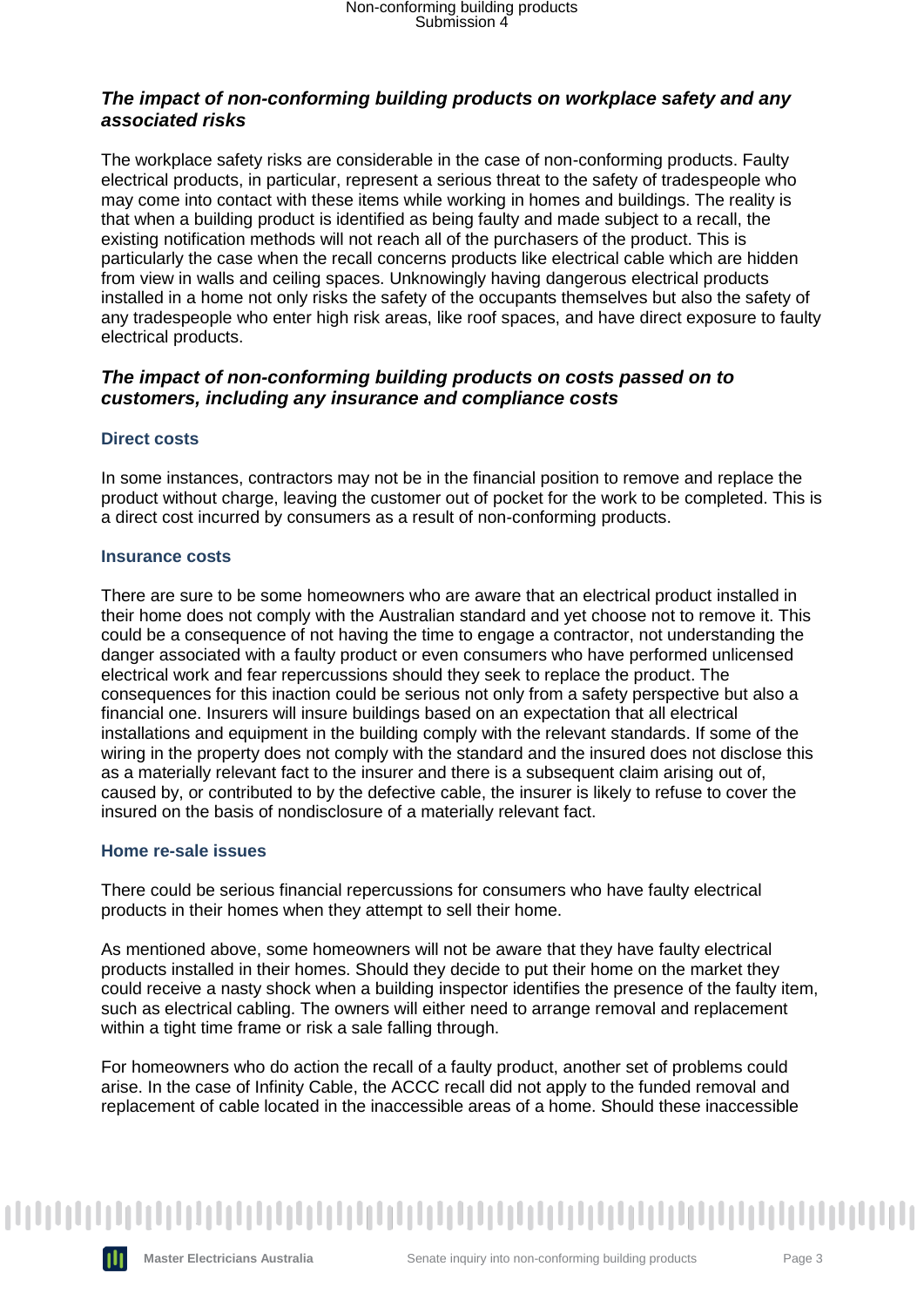areas include the cable a sign must be attached to the switchboard notifying anyone to the presence of the cable. Informing potential buyers about the presence of dangerous cable is likely to deter many purchasers and make the property virtually unsaleable. Alternatively, it could cost the homeowners a large sum of money to pay a contractor to enter these inaccessible areas to remove and replace the cable.

These issues could also result in consumers who are wanting to sell their homes that contain faulty electrical products to "turn a blind eye" to the presence of the cable and hope that a building inspection doesn't identify the items. This leaves the unknowing new owners at a great safety risk, particularly if they have assumed that any defects would have been found by a building inspector.

#### <span id="page-4-0"></span>*Possible improvements to the current regulatory frameworks for ensuring that building products conform to Australian standards.*

#### **Electrical Equipment Safety System**

MEA strongly recommends the full implementation of the Electrical Equipment Safety System (EESS) that has been developed by Electrical Regulatory Authorities Council (ERAC).

The current electrical equipment safety arrangements can work to protect consumers within particular jurisdictions, however they are deficient in many respects, including that they are reactive, are not pervasive in terms of covering the range of problem products, and are jurisdictional specific.

The Infinity cable incident is a prime example of the flaws in this kind of approach. The cables were identified deficient by third party manufactures rather than a systemic approach to ensuring product quality and consumer protection. Further, after the NSW Government removed from sale two of the three categories of Infinity product, other States only emulated this after considerable political and media coverage was gained on the matter. The ACCC only issued a full national recall on October 2014; ten months after NSW took action.

Infinity is just one of many examples where non-compliant electrical product has entered into Australia as is and sold without any checks and balances. In the absence of a national system, the Australian public is being exposed to the dangers of faulty imported electrical goods.

The EESS promises to be this national system with features including:

- A national database where all suppliers and certain types of electrical equipment must be registered prior to being offered for sale;
- Risk based classification of equipment with differing requirements for each level;
- A self-funding, user-pays system where registration fees fund improved compliance, surveillance and post-market enforcement activities.
- Registration of a 'Responsible Supplier', who is a manufacturer or importer of in-scope electrical equipment, is a legal entity in Australia or New Zealand and has the onus of responsibility for ensuring the safety of the electrical equipment they sell.



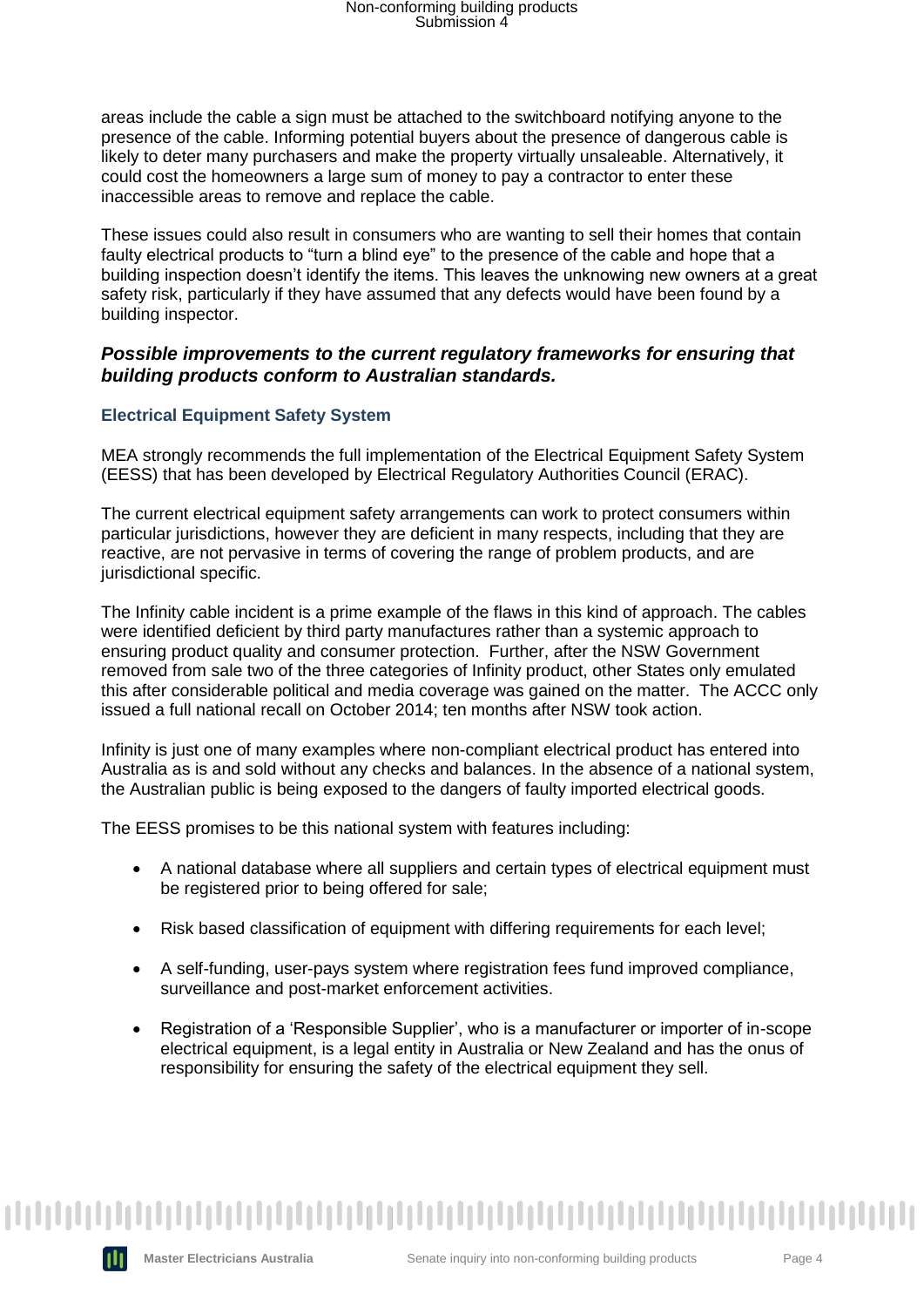The EESS has commenced in Queensland and is being progressively implemented across Victoria, Western Australia, South Australia, Tasmania, Northern Territory and the Australian Capital Territory. Notably, the EESS is not being implemented in New South Wales. MEA is concerned that New South Wales is the only state in Australia that has decided not to implement the EESS. The system requires national consistency if the industry and community are to have confidence in both the enforcement of safety standards and the Regulator.

The recently signed Free Trade Agreements with Japan, South Korea and China have the potential to increase the quantity of faulty electrical equipment sold across Australia. It is critical that the NSW implement the EESS as a priority. We are optimistic that the outcomes of this inquiry will compel the NSW government to follow the lead of the other states and territories around Australia in the interests of product safety.

#### <span id="page-5-0"></span>*Other related matters*

#### **Non-conforming product safety recall strategy**

A strategy needs to be put in place to minimise the impact of a non-conforming product safety recall both on the general public and the electrical industry. We propose the following:

1. Product tracking

It is imperative that manufacturers, importers and suppliers of all electrical equipment supplied in Australia have processes and procedures in place to enable the tracking and tracing of product which is found to be faulty and/or non-compliant to the relevant Australian Standards.

2. The introduction of a register of electrical products

Sellers of electrical products would be obliged to maintain a register of electrical products that require installation by an electrician. The register would be used to contact purchasers in the event of a product safety recall

Introducing a register would assist the regulator to identify the location of any equipment of this type that was later subject to a recall. This would facilitate a ready means to contact those at risk to ensure they take the steps to remove the product from their homes.

A mandatory system of this type would also provide more effective support to suppliers when they are required to withdraw unsafe or non-compliant product from the market.

Additionally, requiring purchasers to provide their details could act as a deterrent to those who are intending to perform unlicensed electrical work.

3. Mandatory recall insurance

Ideally, the manufacturers, importers & suppliers of faulty electrical goods would have a process in place to fund the removal and replacement of any faulty electrical equipment.

Unfortunately, this is not always the case with companies often going into liquidation after a product they have manufactured, imported or supplied is identified as being unsafe.

Mandatory recall insurance would give security to consumers that any faulty or noncompliant electrical products purchased are removed and replaced without delay.